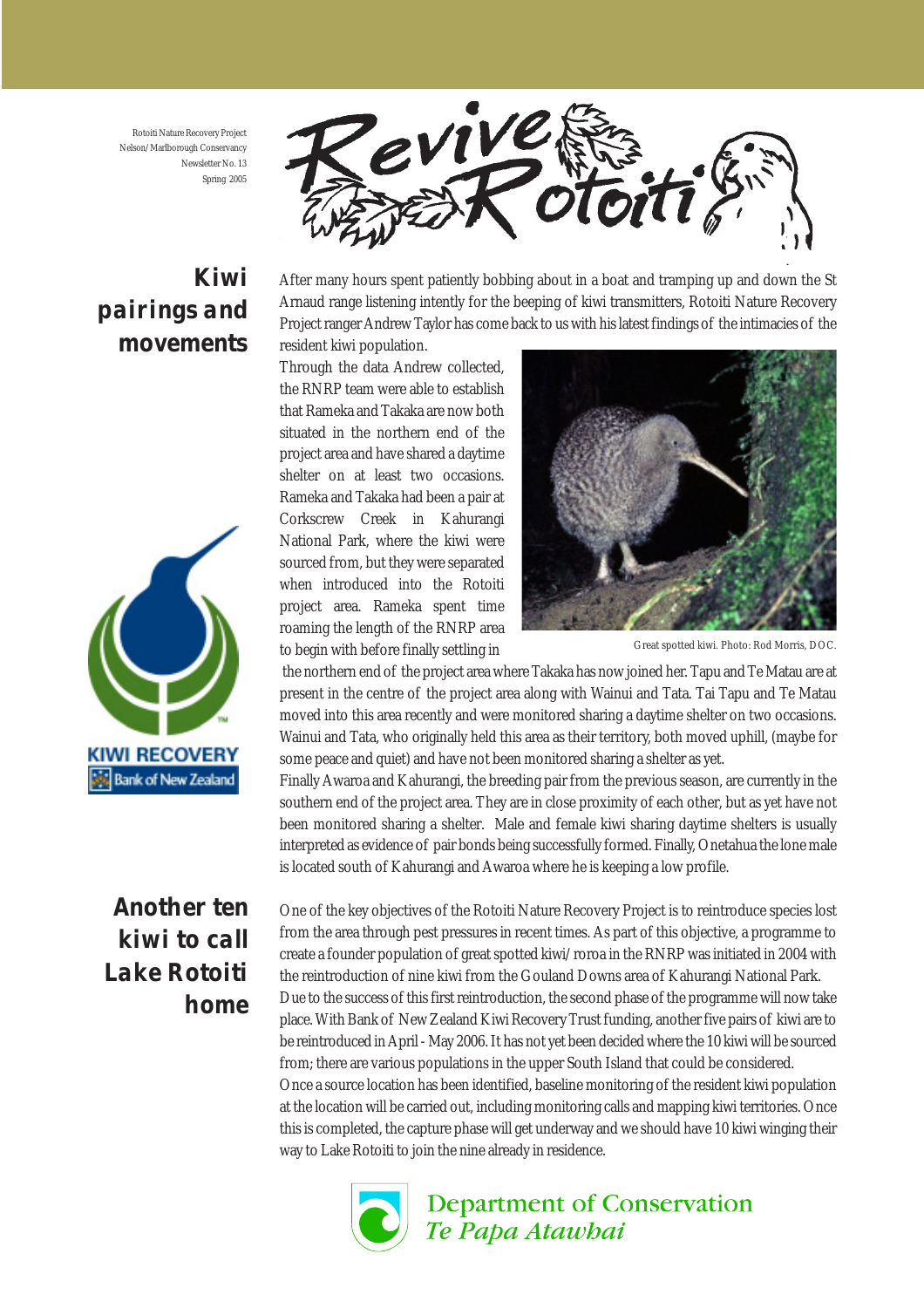#### *Stoat control*

Fenn trapping to kill stoats has carried on as in previous years with no major changes to the regime in the RNRP or the Friends of Rotoiti Wairau (Rainbow) Valley and Mt Robert operations. Monitoring of stoat activity in these areas using tracking tunnels indicates very low numbers of stoats in the RNRP and, thanks to the Friends of Rotoiti, in the RNRP buffer areas. Kaka did not breed in 2004-05, but they are breeding this summer so we will be able to test again how well the stoat control is protecting these birds.



#### RNRP total stoat captures per trap, 5000ha area

Friends of Rotoiti Rainbow Valley stoat captures per trap



*The three goals of the Rotoiti Nature Recovery Project are: • restoration of the native ecosystem's components and processes. • reintroduction of species lost from the area. • advocacy for indigenous species conservation and long*

*term pest control.*

These graphs show that captures in the RNRP and Rainbow Valley were similar in the 2002-03 and 2003-04 years, but that in 2004-05 the Rainbow Valley line caught comparatively more stoats than the RNRP lines. Captures on the Rainbow Valley line probably reflect higher numbers of animals caught in response to a reasonable beech seed fall in autumn 2004. This raises the question: why did this not happen on the RNRP lines too? At this stage the answer is unknown. It might be a result of the large number of internal lines in the RNRP network dragging down the average 'captures per trap' figure, while the Rainbow Valley line maintained a higher average due to its lack of internal lines and large boundary with land on which no trapping occurs.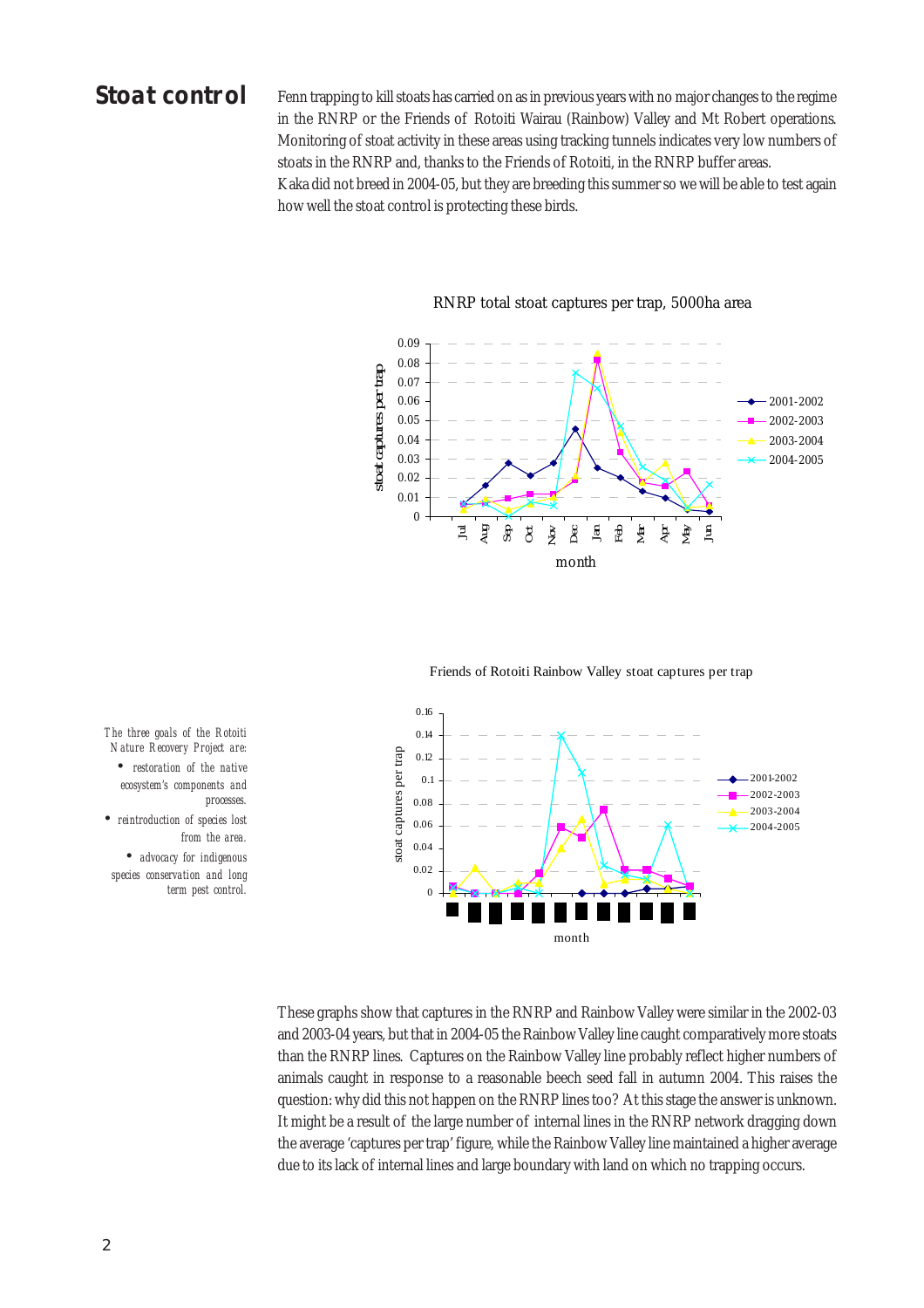## *Continued interest from schools*

The Rotoiti Nature Recovery Project has become a wonderful educational resource for both primary and secondary schools.

This year, a significant number of primary and secondary schools from around the Nelson-Marlborough region brought classes up to Lake Rotoiti. Many Year 9 to Year 12 classes stayed at the Lake Rotoiti Lodge Outdoor Education Centre and took part in a guided walk or were shown a datashow presentation about the RNRP by a Department of Conservation staff member as

assessments.

part of their Rotoiti Lodge programme.

Several schools have also incorporated the RNRP into their Year 12 biology achievement standards. Students are given a guided walk around the Honeydew Track, a datashow presentation on the RNRP and the opportunity to use the RNRP's annual reports as resource material for their

Primary schools from around the area are making good use of the resource kit "A Day at Lake Rotoiti". The kit includes activity sheets relating to the interpretation panels on the Honeydew Track in the RNRP area and a selection of word puzzles and games to promote environmental awareness. Most of the primary schools which visit the area are given an introduction to the RNRP by a DOC staff member.



South Island kaka. Photo: Greg Lind, DOC.

*Vandalism*

Having to report on vandalism occurring in the Rotoiti Nature Recovery Project area is never pleasant. Unfortunately, again this year during the school holidays, vandalism incidents have taken place. On the Black Hill Walk, rat tunnels were crushed, orange wasp bait stations smashed off trees and markers for trap positions on the Friends of Rotoiti's new stoat line were moved to other areas. This has once again cost the Rotoiti Nature Recovery Project and the Friends of Rotoiti a lot of time and money in replacing these traps and bait stations and to re-measure and re-mark the stoat line - remembering that the Friends of Rotoiti's time is all voluntary. These incidents cause great frustration. The time spent remedying the damage could have been used on the myriad of other tasks that both the RNRP team and the Friends undertake to ensure the continued protection of native species in the Lake Rotoiti area.

#### *Friends of Rotoiti*

After four years in the field faithfully catching rats, the Friends of Rotoiti decided it was time to give their rat traps a bit of tender loving care.

August this year saw a group from the 50-Plus Tramping Club, who also belong to the Friends of Rotoiti, don their rat-trapping bags and with tools in hand march out into the Mainland Island to spruce up more than 200 rat traps and tunnels. Thanks to their efforts the rat lines are all in good working order and ready for another four years of rat dispatching.

*A new stoat line*

The Friends of Rotoiti have decided to expand their stoat trapping effort to include the western side of

Lake Rotoiti. The new line runs from the start of the Lakeside Track up to Whisky Falls and will act as a buffer for the Rotoiti Nature Recovery Project.

Setting up the new line entailed making over 50 new trap covers. Half of the wood needed to build the trap covers was kindly donated by Placemakers in Nelson. The new line includes the use of both the original Fenn traps and the new ultra humane DOC 200 traps or"mashers", as they are fondly referred to by DOC staff and the Friends.

Stoat. Photo: Rod Morris, DOC.